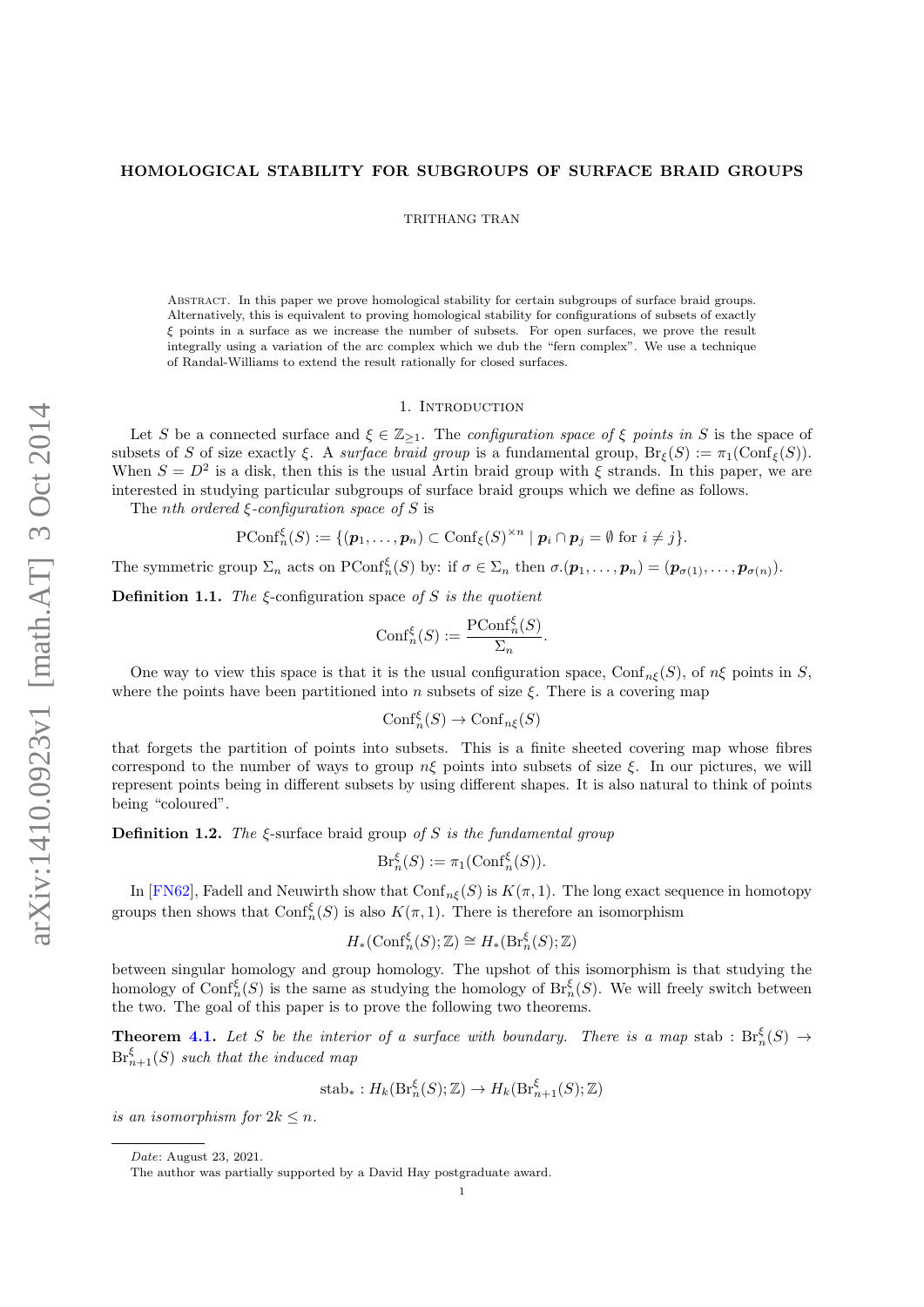<span id="page-1-2"></span>Theorem [5.3.](#page-7-0) Let S be any surface (open or closed).

$$
H_*(\mathrm{Br}^\xi_n(S);{\mathbb Q})\cong H_*(\mathrm{Br}^\xi_{n+1}(S);{\mathbb Q})
$$

for  $2k \leq n$ . The isomorphism can be realised as a transfer map

$$
t_{n+1}: H_k(\mathrm{Br}_{n+1}^{\xi}(S); \mathbb{Q}) \to H_k(\mathrm{Br}_{n}^{\xi}(S); \mathbb{Q})
$$

which we define in Section [5.](#page-6-0)

The main technical result that we will use is a high connectivity result for certain simplicial complexes which we call *fern complexes* and are defined in Section [2.](#page-1-0) The groups  $Br_n^{\xi}(S)$  will act on these fern complexes and from there, the literature has a well oiled machine for proving homological stability. In Section [4,](#page-5-1) we will make use of an axiomatisation of this machine by Hatcher and Wahl, which is Theorem 5.1 of [\[HW10\]](#page-9-1) to prove Theorem [4.1.](#page-5-0)

1.1. A brief history. Homological stability for braid groups was first proven by Arnol'd in [\[Arn69\]](#page-9-2). Homological stability was then extended to configuration spaces of open manifolds by the work of Segal and McDuff in the 70's [\[Seg73,](#page-9-3) [McD75,](#page-9-4) [Seg79\]](#page-9-5). Randal-Williams and Church have recently shown that configuration spaces of closed manifolds satisfy homological stability with rational coefficients [\[RW13,](#page-9-6) [Chu12\]](#page-9-7). This paper studies the homology of natural covering space of configuration spaces. Thus the main theorems can be regarded as a homological stability theorem for braid groups with certain twisted coefficients.

Configuration spaces for manifolds other than points have also been studied in the literature. For example, the configuration space of circles in  $\mathbb{R}^3$  has been well studied (see for example [\[BH13\]](#page-9-8)). Its fundamental group is sometimes called the symmetric automorphism group,  $\Sigma \text{Aut}F_n$ , or just the ring group  $R_n$ . Homological stability for  $R_n$  was proven by Hatcher and Wahl in [\[HW10\]](#page-9-1). Homological stability for ξ-configuration spaces gives an example of homological stability for manifolds where the manifold being stabilised by is disconnected. In his doctoral thesis, Palmer proves homological stability for configurations of (possibly disconnected) manifolds in a larger ambient manifold under certain dimension conditions [\[Pal13\]](#page-9-9). However, the dimesnion conditions do not apply to the case of 0-manifolds in a surface so that this paper serves also to fill this curious gap in the literature.

1.[2](#page-1-0). **Outline.** In Section 2 we define a simplicial complex on which  $Br_n^{\xi}(S)$  will act and show that this simplicial complex is highly connected. In Section [3](#page-4-0) we give a definition of the stabilisation map for  $\epsilon$ -configuration spaces, which can be appropriately identified with the stabilisation map for  $\epsilon$ -braids. In Section [4](#page-5-1) we prove Theorem [4.1.](#page-5-0) In Section [5](#page-6-0) we define the transfer map for  $\xi$ -configuration spaces and use it to prove Theorem [5.3.](#page-7-0)

1.3. Acknowledgements. I would like to thank Nathalie Wahl and Craig Westerland for many useful discussions relating to this work. I would also like to thank Jeffrey Bailes for reading earlier drafts of this paper. This work formed part of my work towards a Ph.D at the University of Melbourne. It was a wonderful place to do research.

# 2. Fern complexes

<span id="page-1-0"></span>In this section we will define the simplicial complexes that our ξ-braids will act on and show that they are highly connected. We will make use of some of the theory of simplicial complexes which is well summarised in the appendix of [\[Wah12\]](#page-9-10).

Let  $\xi \in \mathbb{Z}_{\geq 1}$  be fixed. Let S be a surface with boundary with  $n\xi$  marked points in its interior. Further let  $\Delta_1, \ldots, \Delta_n$  be a partition of those marked points into disjoint sets of size  $\xi$ . Lastly, fix a base point  $*$  in the boundary  $\partial S$ . By an arc, we will mean an embedded path in S with one endpoint meeting the boundary of D at  $*$  transversally and the other at one of the marked points in S. Simplicial complexes where simplices are defined by non-intersecting arcs, called arc complexes and have been studied extensively in the literature (see for example [\[Har85,](#page-9-11) [Hat91\]](#page-9-12)). We will study an analogous version of this which we call the "fern complex".

Definition 2.1. A fern is an unordered ξ-tuple of arcs that do not intersect except at ∗ and such that their other endpoints are all in the same  $\Delta_i$ .

We will be considering ferns up to isotopy relative to the marked points and ∗. Two or more isotopy classes of ferns are disjoint if there exists representative ferns that are disjoint.

<span id="page-1-1"></span>**Definition 2.2.** The fern complex,  $A_n^{\xi} = A_n^{\xi}(S, \Delta_1, \dots, \Delta_n)$ , is the simplicial complex such that: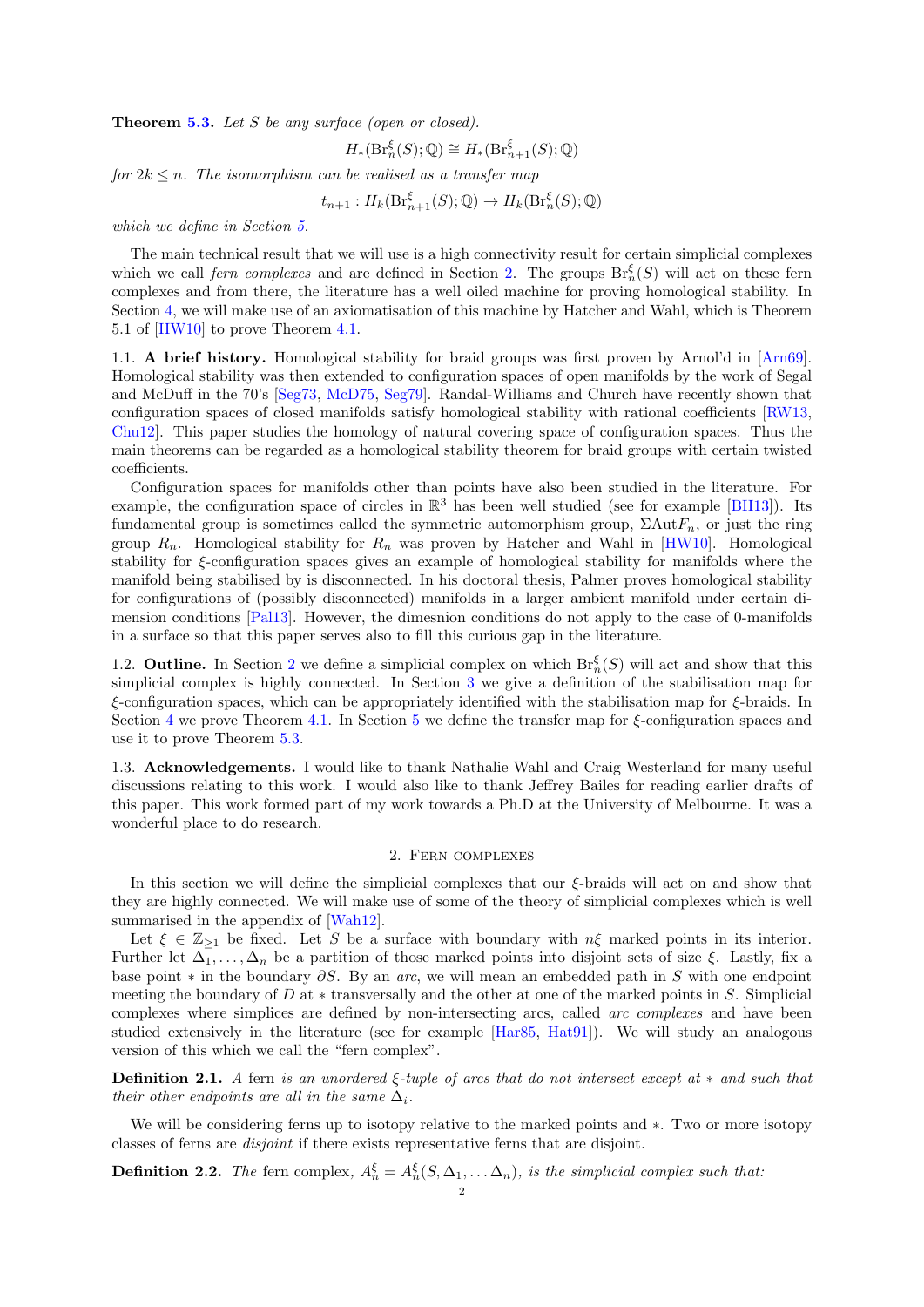<span id="page-2-4"></span><span id="page-2-0"></span>

FIGURE 1. A picture of representatives of a vertex (left) and a 2-simplex (right) in  $A_4^2(D^2)$ . Note that a single fern must have all endpoints of arcs that are not at \* in the same subset.

- vertices are isotopy classes of ferns; and
- p-simplices are collections of  $(p+1)$  vertices that are disjoint except at  $*$ .

See Fig. [1](#page-2-0) for examples of simplices in the fern complex of a disk.

Recall that a space X is n-connected if its homotopy groups,  $\pi_k(X)$ , are trivial for  $k \leq n$ . The goal of this section is to prove the following connectivity theorem for fern complexes.

<span id="page-2-1"></span>**Theorem 2.3.**  $A_n^{\xi}$  is  $n-2$  connected.

Our method of proof will be similar to the connectivity proofs found in Section 4 of [\[Wah12\]](#page-9-10). In order to prove Theorem [2.3,](#page-2-1) we will need to study the following related simplicial complex, where we allow ferns to also agree at marked points.

<span id="page-2-2"></span>**Definition 2.4.**  $FA_n^{\xi} = FA_n^{\xi}(S, \Delta_1, \ldots \Delta_n)$  is the simplicial complex such that:

- vertices are isotopy classes of ferns; and
- p-simplices are collections of  $(p+1)$  vertices that are disjoint except possibly at their endpoints.

The following is an analogue to a special case of the main theorem of Hatcher in [\[Hat91\]](#page-9-12), which proves contractibility for certain arc complexes of surfaces.

# <span id="page-2-3"></span>**Lemma 2.5.**  $FA_n^{\xi}$  is contractible.

*Proof.* Fix a vertex v of  $FA_n^{\xi}$ , and a representative fern, which we also call v, with arcs going from  $*$  to  $\Delta_1$  say. Moreover fix an ordering of the arcs of  $v = (v_1, \ldots, v_{\xi})$ . We will show that  $FA_n^{\xi}$  deformation retracts onto  $Star(v)$ . Order the interior points of v so that

- (1)  $x \prec y$  if  $x \in v_i, y \in v_j$ , and  $i < j$ ;
- (2) If  $i = j$  then  $x \prec y$  if x is closer to  $*$  along  $v_i$  than y.

Let  $\sigma = \langle a_0, \ldots, a_k \rangle$  be a simplex of  $FA_n^{\xi}$ . In particular the  $a_i$  are  $\xi$ -tuples of arcs. Choose representatives ferns of  $\sigma$  so that  $a_0 \cup \ldots \cup a_k$  intersect v minimally.

Consider the ferns of  $\sigma$  that intersect v. Suppose that there are k points of intersection and denote by  $g_1, \ldots, g_k$  the germs of arcs that are constituents of ferns corresponding to those intersection points. By germ, we simply mean a small arc segment that intersects v. Moreover assume that  $g_i \prec g_j$  for  $i < j$ , where  $g_i \prec g_j$  if their corresponding intersection points with v satisfy the inequality  $\prec$ . The  $g_i$  are germs of the arcs of ferns  $a_{j_i}$ , where it is possible that  $j_i = j_{i'}$  for  $i \neq i'$  if the arc intersects v more than once.

We will now describe a sequence of k,  $(p+1)$ -simplices  $r_1(\sigma), \ldots, r_k(\sigma)$  associated to  $\sigma$ . Our retraction will then simply be a map that carries  $\sigma$  through these simplices.

If  $\alpha_i$  is an arc intersecting the arc  $v_i$  of a fern v at a point x, and x is the first intersection point of  $\alpha_i$ according to the ordering  $\prec$  of v, we can define  $L(\alpha_i)$  and  $R(\alpha_i)$  to be the new path obtained by cutting  $\alpha_i$  at x and joining the new endpoints to  $*$  by travelling along the left and right hand side of  $v_i$ . Note that one of the paths of  $L(\alpha_i)$  or  $R(\alpha_i)$  will not be an arc since it will have one path with both endpoints at ∗. Call  $C(\alpha_i)$  the one that is an arc.

Now if  $a = (\alpha_1, \ldots, \alpha_\xi)$  is a fern, we define  $C(a)$  to be the new fern obtained by doing C to the arc intersecting v "first" according to the ordering  $\prec$  on v. For example, if  $\alpha_1$  had an intersection with v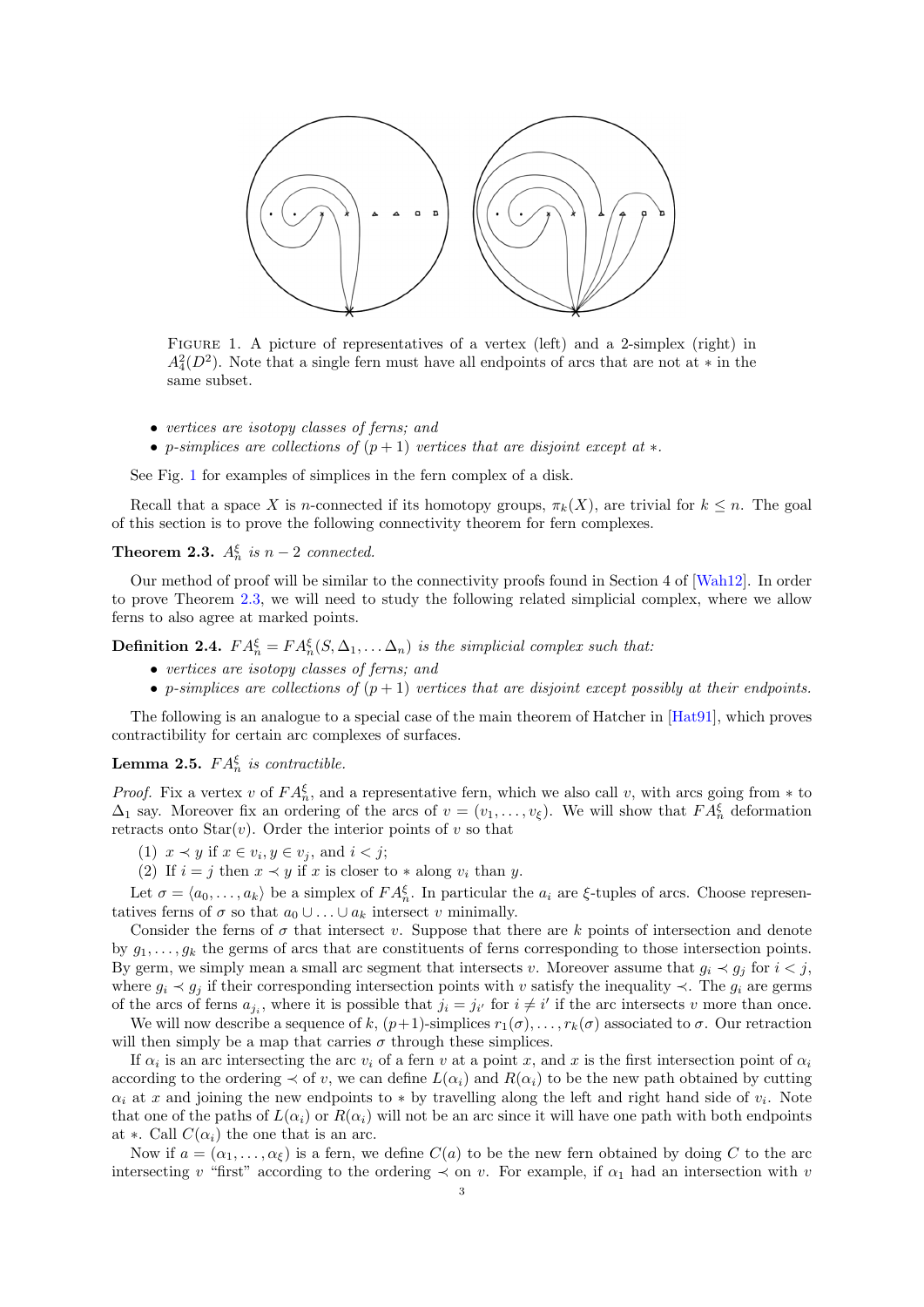<span id="page-3-0"></span>

FIGURE 2. An example (for  $\xi = 2$ ) of germs of ferns of a that intersect v, on the left followed by the simplices  $r_1, r_2, r_3$  of the retraction in the middle and finally the image of germs on the right. The dotted lines represent the discarded part of arcs during the cutting process.

that occurred first according to  $\prec$ , then  $C(a) = (C(\alpha_1), \alpha_2, \ldots, \alpha_{\xi})$ . Note that  $C(\alpha_1)$  will still be a fern whose endpoints still go to the same  $\Delta_i$  as  $\alpha_1$  since endpoints do not change when doing C.

We will now use the operator C on ferns to define our sequence of simplices. Let  $r_i(\sigma)$  be the  $(p+1)$ simplex given by

$$
r_i(\sigma) = \langle b_0, \ldots, b_{p+1} \rangle,
$$

where  $b_l = C^{\epsilon_i(l)}(a_l)$  for  $l \leq p$ , and  $b_{p+1} = L^{\epsilon_i(j_i)+1}(a_{j_i}) = L^{\epsilon_{i+1}(j_i)}(a_{j_i})$ , and  $\epsilon_i(l)$  is the number  $j < i$ such that  $g_j$  is a germ of  $a_l$ . Fig. [2](#page-3-0) gives an example for  $\xi = 2$  of this retraction process.

 $\sum t_i = 1$ . We interpret these coordinates as the fern  $a_i$  having the weight  $t_i$ . Assign to the *i*th germ  $g_i$ Using barycentric coordinates, a point on  $\sigma$  can be identified with the p-tuple  $(t_0, \ldots, t_p)$ , such that the weight  $w_i = t_{j_i}/2$ . For  $\sum_{j=1}^{i-1} w_j \leq s \leq \sum_{j=1}^{i} w_j$ , define  $f: I \times FA_n \to FA_n$  by

$$
f(s, [\sigma, (t_0, ..., t_p)]) = [r_i(\sigma), (v_0, ..., v_{p+1})],
$$

where the weight  $v_i = t_i$  except for the pair

$$
(v_{j_i}, v_{p+1}) = (t_{j_i} - 2(s - \sum_{j=1}^{i-1} w_j), 2(s - \sum_{j=1}^{i-1} w_j)).
$$

The weight of  $(b_{j_i}, b_{p+1})$  changes from  $(t_{j_i}, 0)$  to  $(0, t_{j_i})$  as s goes from  $\sum_{j=1}^{i-1} w_j$  to  $\sum_{j=1}^{i} w_j$ . This means that the map pushes a face of a simplex through the simplex and onto another face. For  $\sum_{i=1}^{k} w_i \leq s \leq 1$ , define  $f(s, [\sigma, (t_o, \ldots, t_p)])$  to be constant, equal to

$$
f\left(\sum_{i=1}^k w_i, [\sigma, (t_0,\ldots,t_p)]\right).
$$

In particular  $f(1, [\sigma, (t_0, \ldots, t_p)])$  lies in the face of  $r_k(\sigma)$  which is in  $Star(v)$ . The map is continuous since going to a face of  $\sigma$  corresponds to a  $t_i$  and any corresponding  $w_j$  going to zero.

We now prove Theorem [2.3](#page-2-1) by using the contractibility of  $FA_n^{\xi}$ . For technical reasons we will need to make use of the following. Given a p-simplex  $\sigma$  of  $FA_n^{\xi}$  (or  $A_n^{\xi}$ ), denote by  $S_{\sigma}$  the subspace<sup>[1](#page-0-0)</sup>  $S-(\sigma-\ast) \subset$ S. That is, it is the surface, S, with a representative fern of  $\sigma$  removed, except for the point  $*$  on the boundary. For spaces of the form  $S_{\sigma}$ , we define  $A_n^{\xi}(S_{\sigma}, \Delta_1, \ldots, \Delta_n)$  and  $FA_n^{\xi}(S_{\sigma}, \Delta_1, \ldots, \Delta_n)$  as in Definition [2.2](#page-1-1) and Definition [2.4](#page-2-2), with S replaced with  $S_{\sigma}$  in both definitions, where the marked points of  $S_{\sigma}$  are inherited from S and the point  $* \in S_{\sigma}$  is the point  $* \in \partial S$ . The same arguments as in the proof of Lemma [2.5](#page-2-3) can also be used to show that  $FA_n^{\xi}(S_{\sigma}, \Delta_1, \ldots, \Delta_n)$  is contractible, which we will make use of in the following proof of Theorem [2.3.](#page-2-1)

*Proof of Theorem [2.3.](#page-2-1)* Recall we are trying to prove that  $A_n^{\xi}(S, \Delta_1, ..., \Delta_n)$  is  $n-2$  connected. We will actually prove the theorem for S a surface or of the form  $S_{\sigma}$ , where  $\sigma \in (A_n^{\xi})_p$  is a p-simplex. The proof will proceed by induction on n. The base case of our induction requires us to show that  $A_1^{\xi}(S, \Delta_1)$  is nonempty which is true as long as  $S$  is connected.

For the inductive step, let  $k \leq n-2$ . Consider a map

$$
f: S^k \to A_n^{\xi}.
$$

 $1S_{\sigma}$  may not be a surface (with boundary) because of the point \*. On the other hand, this will not be a problem since many of our constructions will still work in this setting.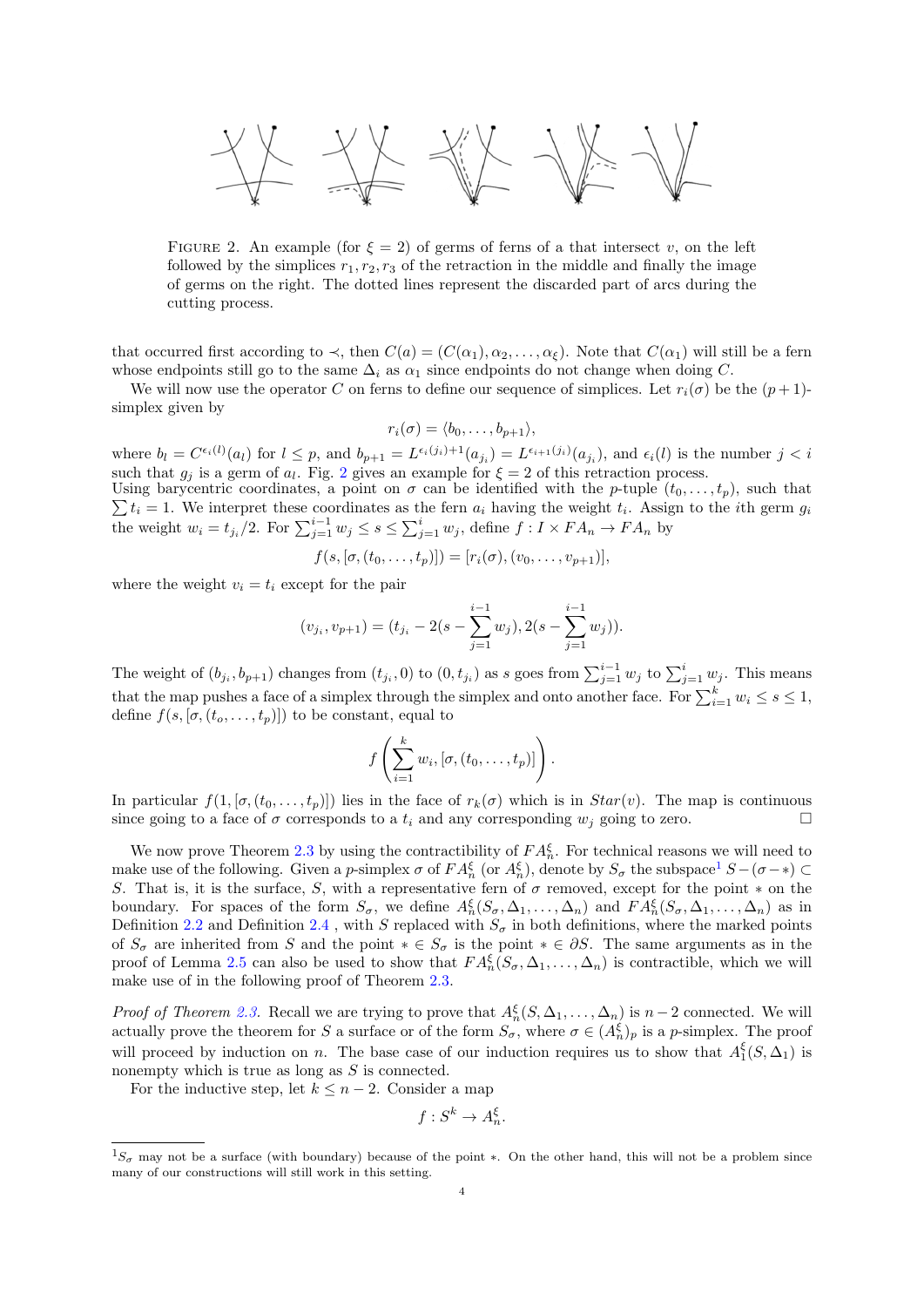We want to show that f factors through a  $(k+1)$ -disk. By contractibility of  $FA_n^{\xi}$  we have a commutative diagram



By simplicial approximation, we can triangulate  $S<sup>k</sup>$  and  $D<sup>k+1</sup>$  and take our maps to be simplicial. We want to deform  $\hat{f}$  so that its image lies in  $A_n^{\xi}$ . A fern is *coloured by*  $\Delta_i$  if the endpoints of its arcs are at  $\Delta_i$ . Call a simplex  $\sigma = \langle a_0, \ldots, a_p \rangle \in D^{k+1}$  bad if the colour of each  $\hat{f}(a_i)$  already appears as a colour of one of the  $\hat{f}(a_i)$  for  $i \neq j$ .

Let  $\sigma \in D^{k+1}$  be a bad simplex of maximal dimension, say p. Then  $\hat{f}$  restricts to a map

$$
\hat{f}|_{\text{Link}(\sigma)}:\text{Link}(\sigma)\to J_{\sigma}:=A_{n'}^{\xi}(S_{\sigma},\Delta'_0,\ldots,\Delta'_{n'})
$$

where the  $\Delta_i'$  are the remaining partitions of marked points not at the endpoints of ferns in  $\hat{f}(\sigma)$ . The image of the map  $\hat{f}$  restricts to  $A_{n'}^{\xi}(S_{\sigma}, \Delta'_0, \ldots, \Delta'_{n'})$  because if  $\tau \in \text{Link}(\sigma)$  was bad, then  $\sigma * \tau$  would be a bad simplex in  $D^{k+1}$  of larger dimension than  $\sigma$  contradicting maximality of  $\sigma$ .

Now  $n' \ge n - \lfloor (p+1)/2 \rfloor$ , since a bad p-simplex can use up at most  $\lfloor (p+1)/2 \rfloor$   $\Delta_i$ 's. Also note that  $p \geq 1$  since there are no bad vertices. By induction the connectivity of  $J_{\sigma}$  is

$$
\operatorname{conn}(J_{\sigma}) = n' - 2
$$
  
\n
$$
\ge n - \left\lfloor \frac{p+1}{2} \right\rfloor - 2
$$
  
\n
$$
\ge n - 2 - p + \left\lfloor \frac{p-1}{2} \right\rfloor
$$
  
\n
$$
\ge k - p.
$$

Since the link of  $\sigma$  is a  $k - p$  sphere, we have a commutative diagram

$$
\text{Link}(\sigma) \longrightarrow J_{\sigma} \longrightarrow A_n^{\xi}(S, \Delta_0, \dots \Delta_n)
$$
\n
$$
\downarrow \qquad \qquad K
$$

where K is a  $(k-p+1)$ -disk with boundary  $\partial K = \text{Link}(\sigma)$  and the right map is the map that identifies arcs on S' with arcs on S. In the triangulation of  $D^{k+1}$ , replace the  $(k+1)$ -disk,  $\text{Star}(\sigma) = \sigma * \text{Link}(\sigma)$ with  $\partial \sigma * K$ . We can do this since  $\partial \sigma * K$  and  $\text{Star}(\sigma)$  have the same boundary. Modify the map  $\hat{f}$  by

$$
\hat{f} * \hat{f}' : \partial \sigma * K \to FA_n^{\xi}(S, \Delta_0, \dots, \Delta_n).
$$

New simplices in  $\partial \sigma * K$  are of the form  $\tau = \alpha * \beta$ , where  $\alpha$  is a proper face of  $\sigma$  and  $\beta$  is mapped to  $J_{\sigma}$ . Thus, if  $\tau$  is a bad simplex in  $\partial \sigma * K$  then  $\tau = \alpha$  since ferns of  $\hat{f}'(\beta)$  do not share colours with other ferns of  $\hat{f}'(\beta)$  or  $\hat{f}(\alpha)$ , so cannot contribute to a bad simplex. Since  $\alpha$  is a proper face of  $\sigma$ , we have decreased the number of top dimensional bad simplices. The result follows by inducting on top dimensional bad simplices.  $\Box$ 

#### 3. The stabilisation map

<span id="page-4-0"></span>In this section, we will define the stabilisation maps of Theorem [4.1.](#page-5-0) The basic example that one should have in mind is the stabilisation map for braid groups stab :  $Br_n \rightarrow Br_{n+1}$  which adds an unbraided strand.

Let S be the interior of a surface  $\overline{S}$  with boundary  $\partial \overline{S}$ . Pick a point  $b \in \partial_0 \subset \partial \overline{S}$ , where  $\partial_0$  is a boundary component of  $\partial \overline{S}$ . On the level of ordered  $\xi$ -configuration spaces, we define a map

$$
s: \text{PConf}_n^{\xi}(S) \to \text{PConf}_{n+1}^{\xi}(S'),
$$

where S' is obtained from  $\bar{S}$  by adding a collar neighbourhood,  $\partial_0 \times I$ , around  $\partial_0$ . Let **q** be the subset of the collared neighbourhood given by

$$
\mathbf{q} = \{ (b, \frac{1}{\xi+1}), \ldots, (b, \frac{\xi}{\xi+1}) \}.
$$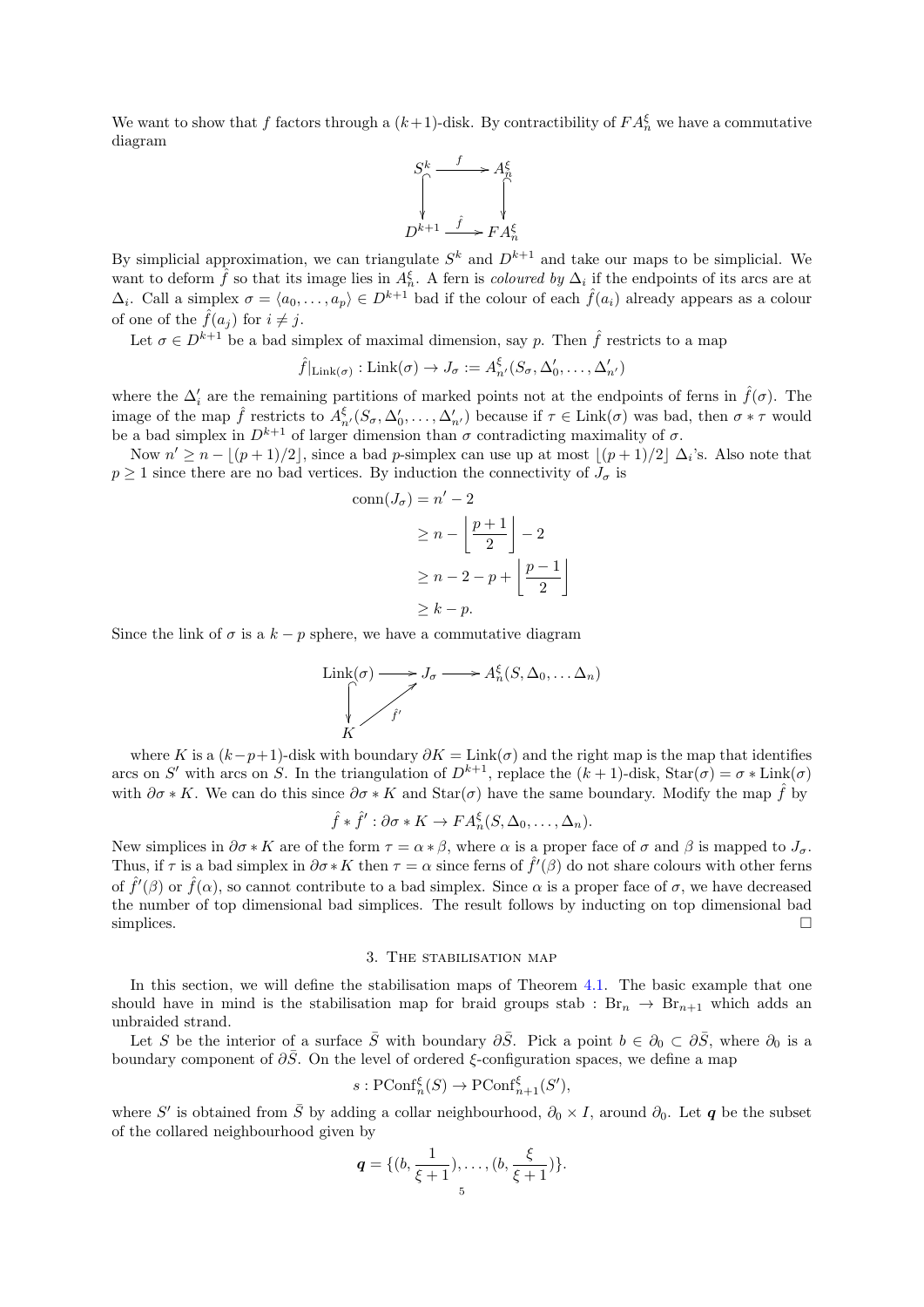<span id="page-5-2"></span>

FIGURE 3. The stabilisation map stab :  $\text{Conf}_n^{\xi}(S) \to \text{Conf}_{n+1}^{\xi}(S)$  for  $\xi = 2$  and  $n = 2$ 

Then s is defined by inserting this new subset  $(p_1, \ldots, p_m) \mapsto (p_1, \ldots, p_m, q)$ . Picking an isomorphism  $f: S \cong S'$ , with support in a small neighbourhood of  $\partial_0$ , we get a map  $f \circ s: \text{PConf}_n^{\xi}(S) \to \text{PConf}_{n+1}^{\xi}(S')$ . Define the *stabilisation map* for  $\xi$ -configuration spaces to be the map

$$
stab : Conf_n^{\xi}(S) \to Conf_{n+1}^{\xi}(S)
$$

obtained by quotienting  $f \circ s$  by the symmetric group action, that is, it is the map

$$
\text{stab}: \frac{\text{PConf}_n^{\xi}(S)}{\Sigma_n} \to \frac{\text{PConf}_{n+1}^{\xi}(S)}{\Sigma_{n+1}}.
$$

Remark 3.1. The stabilisation map for  $\xi$ -configurations spaces that we have defined corresponds to the map on the level of surface braid groups stab :  $Br_n^{\xi}(S) \to Br_{n+1}^{\xi}(S)$  which adds  $\xi$  trivial strands. In particular,  $Br_n^{\xi}(S)$  includes into  $Br_{n+1}^{\xi}(S)$  as the inclusion of a stabiliser of a fern ending at the added marked points of  $\text{Conf}_{n+1}^{\xi}(S)$ .

### 4. Homological stability for open surfaces

<span id="page-5-1"></span>The goal of this section is to prove Theorem [4.1.](#page-5-0) For convenience we recall the statement of the theorem.

<span id="page-5-0"></span>**Theorem 4.1.** Let  $S$  be a surface that is the interior of a surface with boundary. The map

$$
\mathrm{stab}_*: H_*(\mathrm{Br}_n^\xi(S); \mathbb{Z}) \to H_*(\mathrm{Br}_{n+1}^\xi(S); \mathbb{Z})
$$

is an isomorphism for  $2 \ast \leq n$ .

*Proof.* For brevity, we write  $\text{Br}_n^{\xi}$  for  $\text{Br}_n^{\xi}(S)$ . By Theorem 5.1 of [\[HW10\]](#page-9-1), it suffices to check the following conditions to prove that we have isomorphisms in the range  $* \leq n/2 - 1$  and surjections for  $* \leq n/2$ .

- (1) The action of  $Br_n^{\xi}$  on  $A_n^{\xi}$  is transitive on vertices; the stabiliser of each simplex fixes the simplex point wise; and  $H_i(A_n^{\xi}/Br_n^{\xi}) = 0$  for  $1 \leq i \leq n-2$ .
- (2) The subgroup of  $\text{Br}_n^{\xi}$  fixing a *p*-simplex pointwise is conjugate to  $\text{Br}_{n-\xi(k+1)}^{\xi}$  for some  $k \leq p$ .
- (3) For each edge of  $A_n^{\xi}$  with vertices v and w there exists an element of  $\text{Br}_n^{\xi}$  that takes v to w and that commutes with elements of  $\text{Br}_n^{\xi}$  that leave the edge fixed pointwise.

For the first condition, note that a vertex of  $A_n^{\xi}$  can be identified uniquely with  $\xi$ -simplices in  $A_{n\xi}$ , where  $A_{n\xi} := A_{n\xi}^1$  is the arc complex of a disk. It is well known that the action of Br<sub>n</sub> on  $(A_{n\xi})$  is transitive. Moreover, if the simplices have all arcs going to the same  $\Delta_i$ , it is possible to choose the element of Br<sub>n</sub> take one simplex to another to preserve the  $\Delta_i$  so that it is in Br<sub>n</sub><sup>5</sup>, which shows that the action of  $\text{Br}_n^{\xi}$  on  $A_n^{\xi}$  is transitive on vertices.

The stabiliser of a simplex fixes the simplex pointwise as the order in which arcs appear at the base point cannot be changed. To see that  $H_i(A_n^{\xi}/B_r^{\xi}) = 0$  for  $1 \leq i \leq n-2$  we use an argument from the proof of Lemma 3.3 in [\[Har85\]](#page-9-11). The aim is to consider the chain complex  $\mathbb{Z}(A_n^{\xi}/Br_n^{\xi})_p$  (we will describe the differentials momentarily) and construct a chain nullhomotopy.

It is possible to identify the orbit of a *p*-simplex  $\sigma$  so that there is a correspondence between  $A_n^{\xi}/B_r^{\xi}$ and orderings of the multiset  $\{0, \ldots, 0, \ldots, p, \ldots, p\}$  where the first 0 appears before the first 1, the first 1 appears before the first 2 and so on and each number appears  $\xi$  times. For example  $(0, 1, 1, 2, 0, 2)$  is an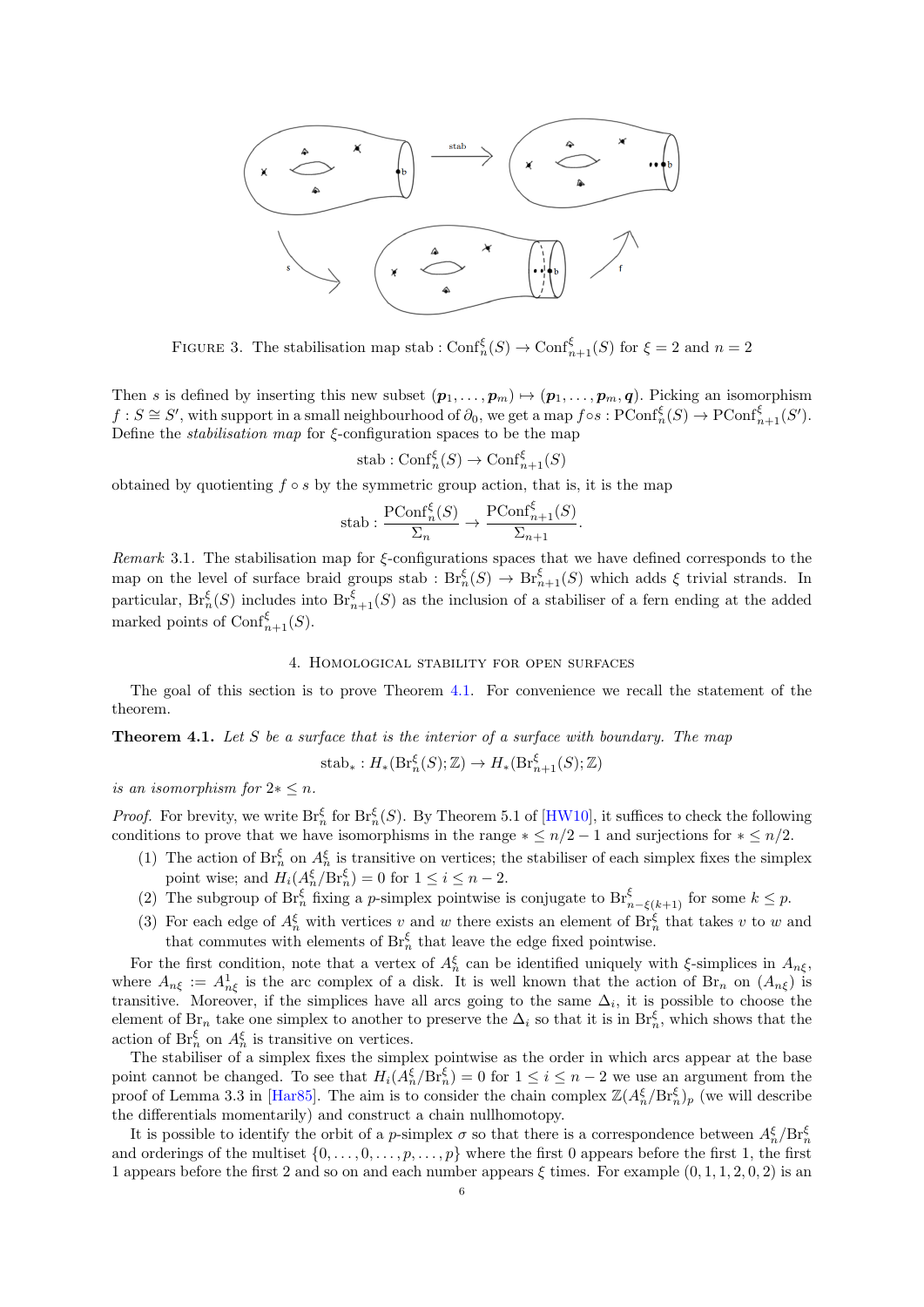<span id="page-6-2"></span><span id="page-6-1"></span>

FIGURE 4. Two ferns in the orbit labelled by  $(0, 1, 1, 2, 0, 2)$ 

allowed ordering but  $(0, 2, 0, 1, 1, 2)$  is not. To see this correspondence, we put an ordering on the vertices of  $A_n^{\xi}$  so that for two ferns  $\sigma$  and  $\tau$  in minimal position,  $\sigma < \tau$  if the leftmost arc of  $\sigma$  is further to the left than the leftmost arc of  $\tau$ . Here by leftmost we refer to the left to right ordering of the tangent vectors of the arcs at the base point ∗. With this ordering,  $A_n^{\xi}$  is an ordered simplicial complex. Let  $\langle a_0, \ldots a_p \rangle$ be a p-simplex in  $A_n^{\xi}$ . Labelling all the arcs of  $a_i$  by the number i and reading these labels off from left to right at  $*$  gives rise to the corresponding ordering of the multiset  $\{0, \ldots, 0, \ldots, p, \ldots, p\}$ . Two ferns that give rise to different orderings of multisets are in different  $Br_n^{\xi}$  orbits since the action of  $Br_n^{\xi}$  cannot change the ordering of arcs at ∗. On the other hand, simplices giving rise to the same ordering are in the same orbit by an argument similar to the transitivity argument for vertices. See Fig. [4](#page-6-1) for a picture of two ferns in the same orbit.

For  $0 \le i \le p$ , with the above description of simplices in the ordered fern complex  $A_n^{\xi}$ , the face maps of  $A_n^{\xi}$  as an ordered simplicial complex are given by

$$
f_i(\sigma) = \text{forget}_i(\sigma)
$$

where forget<sub>i</sub> forgets the *i*'s in  $\sigma$  and then subtracts 1 from all the numbers greater than *i*. For example,  $f_1(0, 0, 2, 3, 2, 1, 1, 3) = (0, 0, 1, 2, 1, 2)$ . Thus the differentials of the chains on  $A_n^{\xi}, d : \mathbb{Z}(A_n^{\xi}/Br_n^{\xi})_p \to$  $\mathbb{Z}(A_n^{\xi}/\text{Br}_n^{\xi})_{p-1}$  are given by the map

$$
d(\sigma) = \sum_j (-1)^j f_j(\sigma).
$$

For  $0 \le p \le n - \xi$ , define  $D: (A_n^{\xi}/Br_n^{\xi})_p \to (A_n^{\xi}/Br_n^{\xi})_{p+1}$  by taking a *p*-simplex  $\sigma$ , adding one to every entry and then putting  $\xi$  zeroes in front. For example  $D(0, 0, 2, 2, 1, 1) = (0, 0, 1, 1, 3, 3, 2, 2)$ . We now have that  $Dd+dD = id$  so the identity map is chain homotopic to zero in the range  $0 \le p \le n-\xi$ . Thus  $H_i(A_n^{\xi}/\text{Br}_n^{\xi}) = 0$  for  $1 \leq i \leq n - \xi$ .

For the second condition, we get the conjugation by identifying the stabiliser of a  $p$ -simplex with the  $\xi$ -braid group that acts on the cut surface where we cut along the arcs of the  $p$ -simplex.

Finally for the last condition, the action of  $\text{Br}_n^{\xi}$  that takes a vertex v to a vertex w is supported on a tubular neighbourhood of  $v \cup w$ .

Theorem 5.1 of [\[HW10\]](#page-9-1) now implies that we have isomorphisms in the range  $* \leq n/2 - 1$  and an epimorphism for  $* \leq n/2$ . In Proposition [5.2,](#page-7-1) we will in fact show that the maps

stab : 
$$
\text{Br}_n^{\xi}(S) \to \text{Br}_{n+1}^{\xi}(S)
$$

<span id="page-6-0"></span>are always injective in homology and this gives the full result.  $\Box$ 

#### 5. Homological stability for closed surfaces

When  $S$  is a closed surface, it is not possible to define the stabilisation maps that we have been using to prove our homological stability theorems. The main issue is that we no longer have a boundary from which to push in new points. Indeed, even for the usual configuration space, integral homological stability for configuration spaces of closed manifolds does not hold (see for example [\[FVB62\]](#page-9-13) from which one can compute  $H_1(\text{Conf}_n(S^2); \mathbb{Z}) \cong \mathbb{Z}/(2n-2)$ . On the other hand if one considers rational homology, then Church and Randal-Williams [\[Chu12,](#page-9-7) [RW13\]](#page-9-6) prove that homological stability for configuration spaces of closed manifolds holds rationally.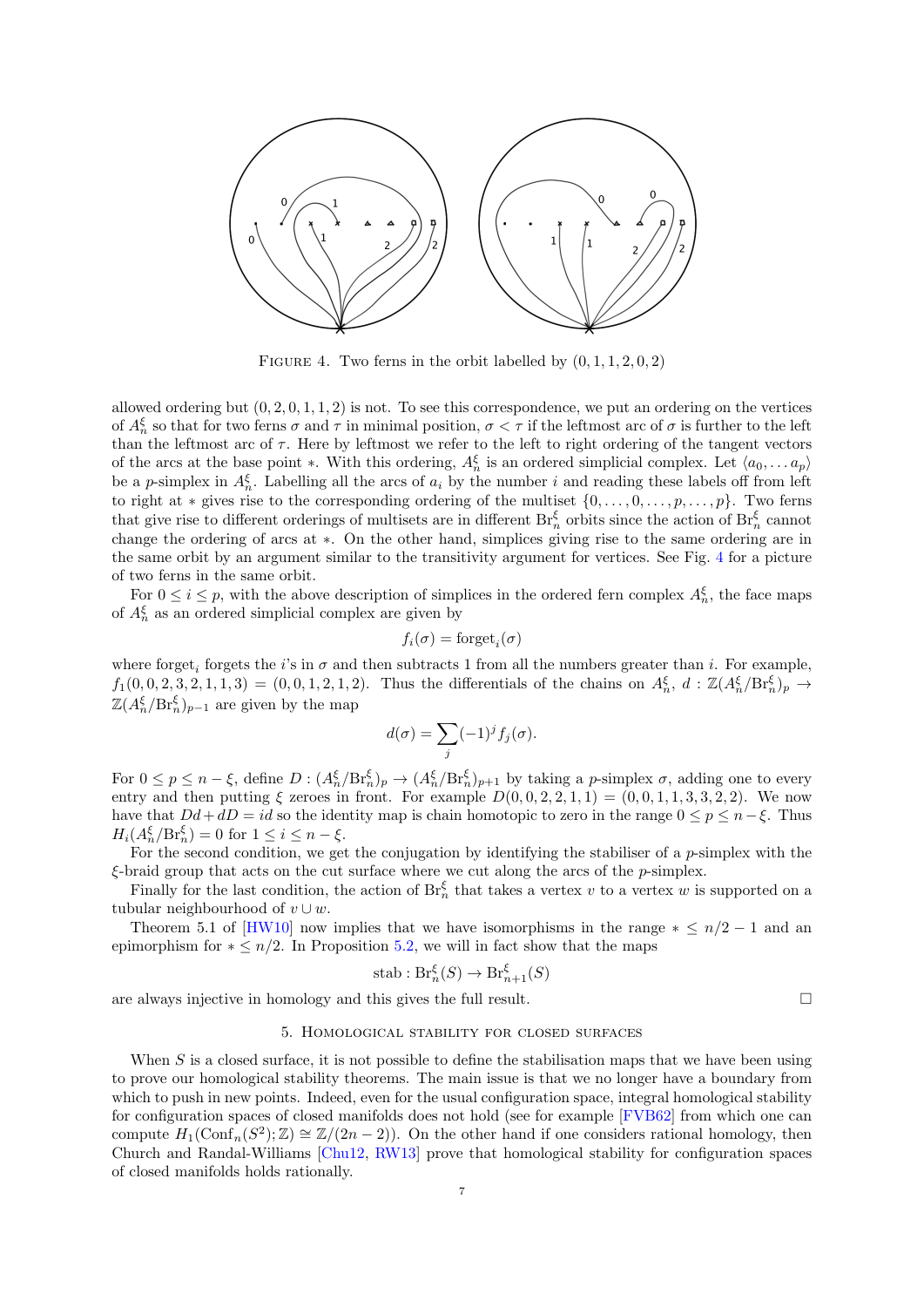<span id="page-7-2"></span>In this section, we will prove the analogous result for closed surfaces and  $\xi$ -configuration spaces (or equivalently  $\xi$ -braid groups). We use a technique of Randal-Williams in [\[RW13\]](#page-9-6) where he proves homological stability for configuration spaces of closed manifolds, using homological stability for open ones. This will involve defining transfer maps which realise the homology isomorphisms. These maps will be more naturally defined in terms of  $\xi$ -confiugration spaces rather than  $\xi$ -braids. We define these transfer maps as follows.

For  $m < n$ , let  $\text{Conf}_{n,m}^{\xi}(S)$  be the  $\xi$ -configuration space where the n subsets have been partitioned into subsets of size m and  $n - m$ . There is a covering map

$$
p: \mathrm{Conf}_{n,m}^\xi(S) \to \mathrm{Conf}_n^\xi(S)
$$

obtained by forgetting the partitioning. There is a transfer map

$$
t_{n,m}: H_*(\mathrm{Conf}_n^{\xi}(S); \mathbb{Z}) \to H_*(\mathrm{Conf}_{n,m}^{\xi}(S); \mathbb{Z}) \to H_*(\mathrm{Conf}_m^{\xi}(S); \mathbb{Z})
$$

where the first map is the transfer map associated to the covering  $p$ , and the second is the map induced by

$$
f: \mathrm{Conf}_{n,m}^{\xi}(S) \to \mathrm{Conf}_m^{\xi}(S),
$$

which forgets down to m subsets. We use the notation  $t_n$  to denote  $t_{n,n-1}$ 

Remark 5.1. There is also a way to describe the transfer map on the level of spaces using the identification  $H_*(X) \cong \pi_*(Sym^{\infty}(X))$  from the Dold-Thom theorem. Given an n-fold covering  $\pi : E \to B$ , there is a map  $\tau : B \to \text{Sym}^n(E)$ , given by sending a point in b to  $\pi^{-1}(b)$ . The transfer map on homology is defined as the map  $H_*(B) \stackrel{\tau_*}{\longrightarrow} H_*(E)$ , given by the induced map on  $\pi_*$  of  $\text{Sym}^{\infty}(\tau) : \text{Sym}^{\infty}B \to \text{Sym}^{\infty}(E)$ , where we have identified  $Sym^{\infty}(Sym^n(E))$  with  $Sym^{\infty}(E)$  and then used the Dold-Thom theorem. We will make use of this description of the transfer map in the proof of Theorem [5.3.](#page-7-0)

<span id="page-7-1"></span>**Proposition 5.2.** Let S be a surface that is the interior of a surface with boundary. The map

$$
(\operatorname{stab}_n)_*: H_*(\operatorname{Conf}_n^{\xi}(S); \mathbb{Z}) \to H_*(\operatorname{Conf}_{n+1}^{\xi}(S); \mathbb{Z})
$$

is always split injective. Moreover, the transfer map  $t_n$  is a rational isomorphism whenever stab<sub>n−1</sub> is.

*Proof.* For brevity let  $s_n$  denote the stabilisation map  $(\text{stab}_n)_*$ . From the definition of the transfer, we see that the maps  $s$  and  $t$  satisfy the relations

$$
t_j \circ s_{j-1} = s_{j-2} \circ t_{j-1} + id.
$$

More generally, they satisfy

$$
t_{j,k} \circ s_{j-1} = s_{j-2} \circ t_{j-1,k-1} + t_{j-1,k}.
$$

Furthermore,

$$
t_{k+1} \circ \cdots \circ t_j = (j-k)! t_{k,j}.
$$

Letting  $A_j = H_i(\text{Conf}_n^{\xi}(S); \mathbb{Z})$  and  $B_j := \text{coker}(s_{j-1})$ , we are now in the situation of [\[Dol62,](#page-9-14) Lemma 2], which implies that the  $s_j$  are split injective and that

 $t_{i+1} \circ s_i$ 

is multiplication by a nonzero constant. On homology, this is rationally an isomorphism so  $t_{i+1}$  is an isomorphism whenever  $s_i$  is an isomorphism which gives the desired bound.

We have now completed the proof of Theorem [4.1,](#page-5-0) using the transfer maps to show that stab :  $\text{Conf}_n^{\xi}(S) \to \text{Conf}_{n+1}^{\xi}(S)$  is always injective and is rationally inverse to the transfer map in a range.

Since the transfer map does not require us to add points to our surface, it makes sense to talk about the transfer map even for closed manifolds. In this way, we get a map  $t_n : H_*(\text{Conf}_n^{\xi}(S)) \to H_*(\text{Conf}_{n-1}^{\xi}(S))$ and we can ask when this map is an isomorphism. In general, stability does not hold with integral coefficients. However, if we instead work with rational coefficients then we can prove the following.

<span id="page-7-0"></span>Theorem 5.3. Let S be a surface, open or closed.

$$
t: H_k(\text{Conf}_n^{\xi}(S); \mathbb{Q}) \to H_k(\text{Conf}_{n-1}^{\xi}(S); \mathbb{Q})
$$

is an isomorphism for  $2k \leq n-1$ .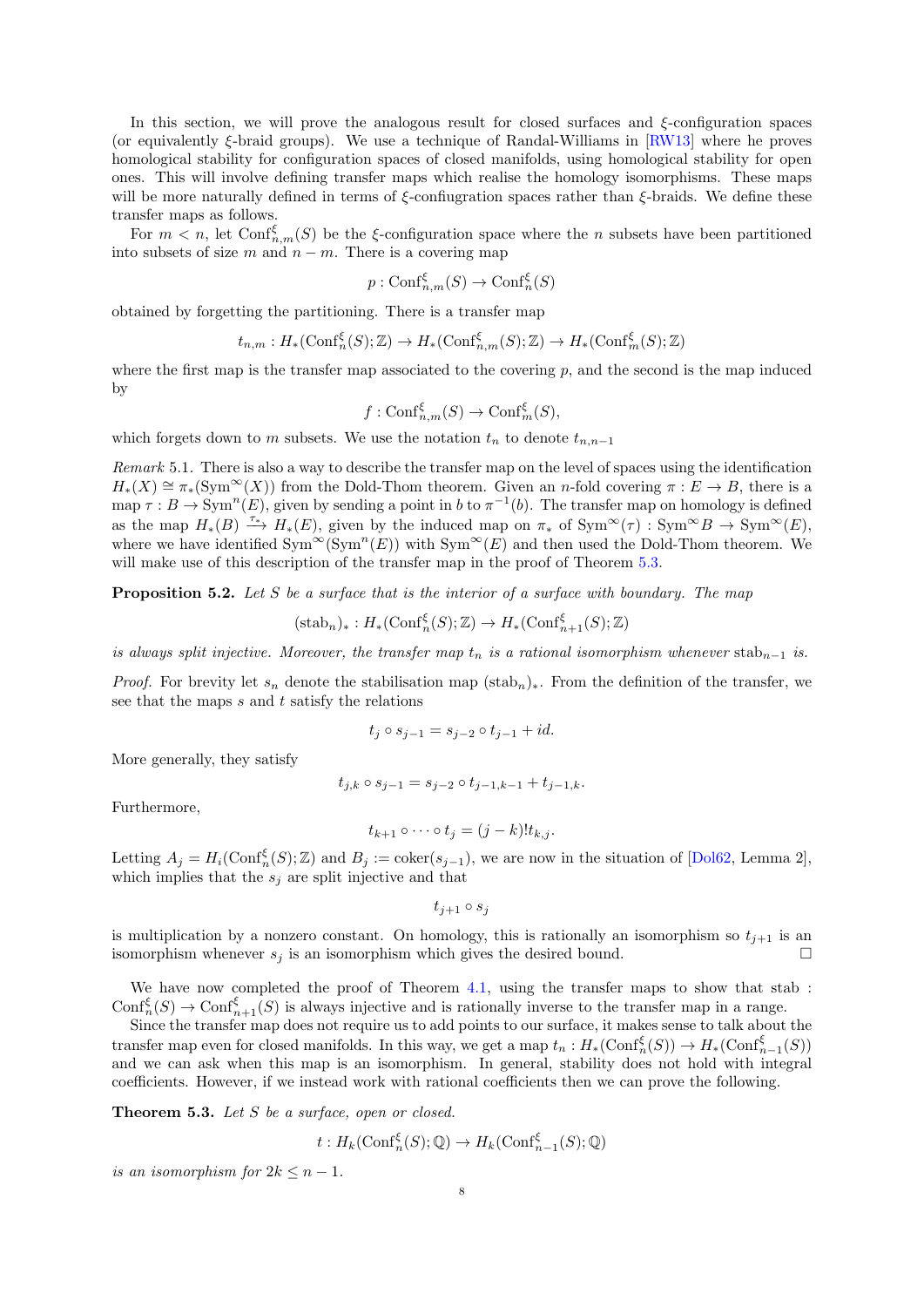<span id="page-8-3"></span>The proof of Theorem [5.3](#page-7-0) will be similar to the proof of Proposition 9.4 in [\[RW13\]](#page-9-6). We will make use of the following construction.

Let

$$
D_n^{\xi}(S)_i := \{ (c, p_0, \dots, p_i) \in \text{Conf}_n^{\xi}(S) \times S^{i+1} \mid p_j \notin \underline{c} \text{ and } p_j \neq p_k \}.
$$

The notation  $p_j \notin \underline{c}$  means the points  $p_j$  do not lie in any of the subsets that make up  $\underline{c}$ . There are face maps  $\partial_j : D_n^{\xi}(S)_i \to D_n^{\xi}(S)_{i-1}$  obtained from forgetting  $p_j$ . Moreover there is an augmentation map  $\epsilon: D_n^{\xi}(S)$   $\rightarrow$  Conf $_n^{\xi}(S)$  which forgets all the  $p_j$  so that  $D_n^{\xi}(S)$  is an augmented semi-simplicial space. We can similarly define the augmented semi-simplicial space

$$
D_{n,1}^{\xi}(S)_i := \{ (c, p_0, \dots, p_i) \in \text{Conf}_{n,1}^{\xi}(S) \times S^{i+1} \mid p_j \notin c \text{ and } p_j \neq p_k \}.
$$

We will make use of the following lemma which follows from the proof of Lemma 2.1 in [\[RW10\]](#page-9-15).

<span id="page-8-0"></span>**Lemma 5.4.** Let  $||X_{\bullet}|| \to X$  be an augmented (semi-)simplicial space,  $f : X_n \to X$  be the unique face map and let  $x \in X$ . If f is a Serre fibration, then

$$
||f^{-1}(x)_\bullet|| \to ||X_\bullet|| \to X
$$

is a homotopy fibre sequence.

<span id="page-8-2"></span>**Lemma 5.5.** The maps  $||D_n^{\xi}(S)_{\bullet}|| \to \text{Conf}_n^{\xi}(S)$  and  $||D_{n,1}^{\xi}(S)_{\bullet}|| \to \text{Conf}_{n,1}^{\xi}(S)$  are weak equivalences.

*Proof.* We prove that the first map is a weak equivalence. By Lemma [5.4](#page-8-0) the map  $||D_n^{\xi}(S)_{\bullet}|| \to \text{Conf}_n^{\xi}(S)$ is a homotopy fibre sequence with fibre over a  $\xi$ -configuration c given by  $||F(S - c)_\bullet||$ , where  $F(S - c)_\bullet$  is the semi-simplicial space whose ith term consists of unordered  $(i + 1)$ -tuples of distinct points in  $S - c$ . We will show that  $||F(S - \underline{c})_{\bullet}||$  is contractible.

By taking small neighbourhoods of the points in  $c$ , we can find a closed surface  $S' \subset (S - c)$  which is homotopy equivalent to  $(S - \underline{c})$  with some point  $x \in (S - \underline{c}) - S'$ .

Now suppose we have map  $f: S^k \to ||F(S - \underline{c})_{\bullet}||$ . By the previous homotopy equivalence, we can deform  $f$  so that  $x$  does not lie in its image. Moreover, by simplicial approximation, we can find a PL triangulation of  $S^k$  and take f to be simplicial. Now, we can fill in f by defining a map  $\hat{f} : \text{cone}(S^k) \to ||F(S - \underline{c})_{\bullet}||$  that sends the cone point to x.

Therefore  $||F(S - \underline{c})_{\bullet}||$  is contractible and so the map  $||D_n^{\xi}(S)_{\bullet}|| \to \text{Conf}_n^{\xi}(S)$  is an equivalence. The argument that  $||D_{n,1}^{\xi}(S)\bullet|| \to \text{Conf}_{n,1}^{\xi}(S)$  is a weak equivalence is similar.

There are semi-simplicial maps

$$
D_n^{\xi}(S)_\bullet \leftarrow D_{n,1}^{\xi}(S)_\bullet \rightarrow D_{n+1}^{\xi}(S)_\bullet
$$

modelled on the maps for  $\xi$ -configurations,  $\text{Conf}_n^{\xi}(S) \leftarrow \text{Conf}_{n,1}^{\xi}(S) \rightarrow \text{Conf}_{n+1}^{\xi}(S)$ .

<span id="page-8-1"></span>Lemma 5.6. There is a map of semi-simplicial spaces

$$
D^{\xi}_n(S)_\bullet \xrightarrow{\tau} \mathrm{Sym}^n_{fib}(D^{\xi}_{n,1}(S)_\bullet) \to \mathrm{Sym}^n_{fib}(D^{\xi}_{n+1}(S)_\bullet)
$$

which induces a map

$$
\|D_n^\xi(M)_\bullet\|\xrightarrow{\tau}{\rm Sym}^n(\|D_{n,1}^\xi(S)_\bullet\|)\to {\rm Sym}^n(\|D_{n+1}^\xi(S)_\bullet\|)
$$

on geometric realisations. The terms in these maps are described in the proof.

Proof. There are fibration sequences given by

$$
Conf_n^{\xi}(S - i + 1 \text{ points}) \to D_n^{\xi}(S)_i \xrightarrow{\pi} \text{PConf}_{i+1}(S)
$$

where  $\pi$  is the map that sends  $(c, p_0, \ldots, p_i) \mapsto (p_0, \ldots, p_i)$ . Let  $Sym_{fib}^n(D_h^{\xi}(S)_i)$  denote the *n*-fold fibrewise symmetric product with respect to this fibration. The maps  $D^{\xi}_{n,1}(S)_i \to D^{\xi}_{n+1}(S)$  are fibrewise *n*-fold coverings over  $PConf_{i+1}(S)$  which give rise to transfer maps

$$
\tau: D_{n+1}^{\xi}(S)_i \to \operatorname{Sym}_{fib}^n(D_{n,1}^{\xi}(S)_i).
$$

One can check that  $\tau$  commutes with the face maps and so defines a transfer  $\tau$  on geometric realisations as in the statement of the lemma.  $\Box$ 

We can now prove Theorem  $5.3$